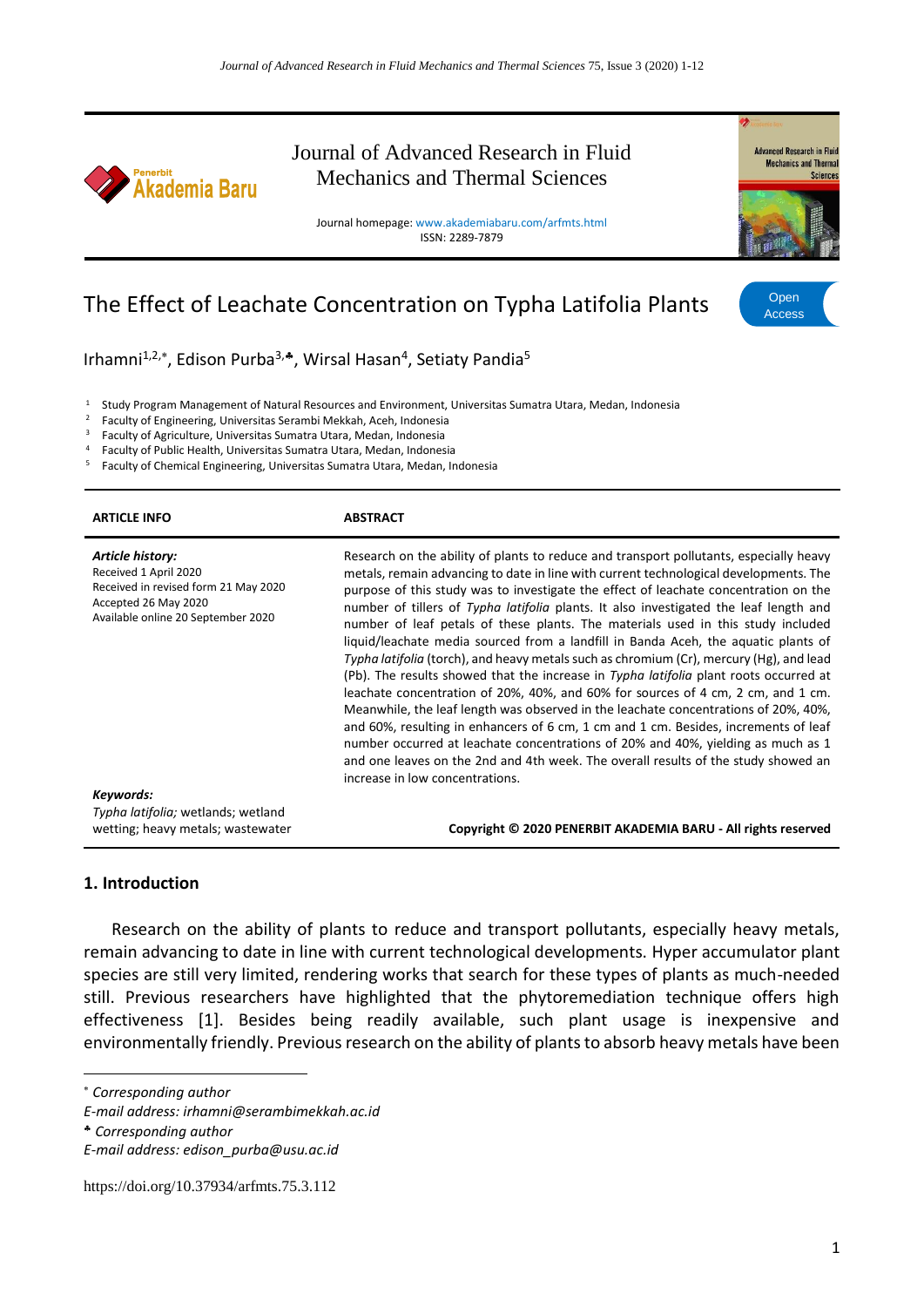

carried out by [2], which used aquatic plants Lemna, tranHydrilla, kale and ginger to reduce ammonia, nitrate, nitrite, and phosphate in fish farming waste. Plants that are effective in reducing these chemicals are gender plants, which have values of 25.59%, 27.29%, and 26.73%, respectively, while Phosphate is a plant 24.39%. Furthermore, an investigation on the toxic effects of drugs at nonstandard endpoints in the context of the two macrophyte species of *Lemna minor* and *Lemna gibba* has been done by [3–5]. The assessment has been performed acutely (96 hours) by using *L. minor* and *L. gibba* exposed to chlorpromazine (CPZ), paracetamol (APAP), and diclofenac (DCF) in the following concentration ranges: 0 to 20μg/L, 0 to 125μg/L, and 0 to 100μg/L, respectively. The study has highlighted that the higher concentrations of the drugs tested have caused significant effects on both Lemna species in terms of the different endpoints analysed.

Moreover, the use of water plants absorbing heavy metals has been evaluated by [6], which utilised *Eichhornia crassipes, Pistia stratiotes* and *Hydrilla verticillata*. Used to absorb Cr in the local *batik* industrial wastewater, the highest Cr-absorbing ability has been found in *E. crassipes* 49.56% and followed by *P. stratiotes* (33.61%), and *H. verticillata* (10.84%). More research on the application of phytoremediation in the removal of Cr metal ions using aquatic plants (e.g. *Typha latifolia*) has also been carried out by [7–10]. The Cr accumulation in the plants has yielded maximum amounts in their roots at the concentrations of 35, 43, and 65 mg-Cr/L to remove 0.3080, 1.0097, and 0.0690 mg-Cr/kg, respectively. Meanwhile, the ability to reduce Hg (%) in artificial wetland reactors has been evaluated over three days using various plants, yielding impressive percentages. The *Typha* sp plant has resulted in 84.18%, followed by *Eichhornia crassipes* (81.19%), *Nelumbium nelumbo* (80.78%), *Ipomea aquatic* (83.84%), and *Hydrilla verticillate* (83.96%). The results have indicated that *Typha* sp, Ipomea aquatic, and *Hydrilla verticillata* plants have a higher ability to reduce Hg compared to *Nelumbium nelumbo* and *Eichhornia crassipes* plants [11]. Furthermore, an evaluation of the changes in nutrient elements (i.e. S, Cl, K, Ca, Mn, Fe, Zn) in the roots, stems, and leaves over time has been examined when the Eichhornia crawled under Cr (VI) [12,13]. Plant cultivation has been conducted according to five Cr (VI) concentrations at 0, 10, 25, 50 and 100mg/L, showing that the increase in Cr enrichment correlates with a gradually decreased content of S, Cl, K, Ca, Fe and Zn. In contrast, the content of S, K, Ca Mn and Zn has shown a significant increase in the stems and leaves.

An investigation regarding the effect of various N sources in the surface water for the production of *Typha latifolia* biomass, typical paludiculture plants, and CH<sup>4</sup> and N2O emissions has been carried out by [14–16]. It has been subsequently reported that N stimulates the production of aboveground and belowground biomass and the absorption of nutrients by T. Similarly, an analysis of the concentration of Al, As, Cd, Cr, Cu, Hg, Mn, Ni, Pb and Zn in three cattail species that grew spontaneously in natural wetlands has been previously undertaken [15]. It has corroborated the three *Typha* species that grow in metal-contaminated environments with attributes of high tolerance to toxic conditions, mass elemental concentrations in roots, and limited element translocation from roots to leaves. The results have further shown that all *Typha* species have the same concentrations of elements in their roots, rhizomes and leaves, while the mobility of similar elements flows from the sediments to roots and roots to leaves. Yet another study on *Typha latifolia* plants in wetlands has also been performed by [17], which discussed fly ash mixed with soil in four different proportions of 0% (FA0), 25% (FA25), 50% (FA50), and 75% (FA75). Meanwhile, an investigation on the pyrolysis of *Typha latifolia* has been investigated in [18], which utilised various mixtures of *T. latifolia, T. Angustifolia,* and *T. glauca.* These species have transacted across 1700 km from Michigan of the United States of America (USA) to Nova Scotia, Canada and investigated concerning the residential patterns with an average depth of trench at 3.4 cm [19]. The results have shown that the water depth cannot automatically explain the cattail occupancy pattern, rendering niche partitions by water depth to be incapable of promoting the isolation of mating in *Typha latifolia*. The research has used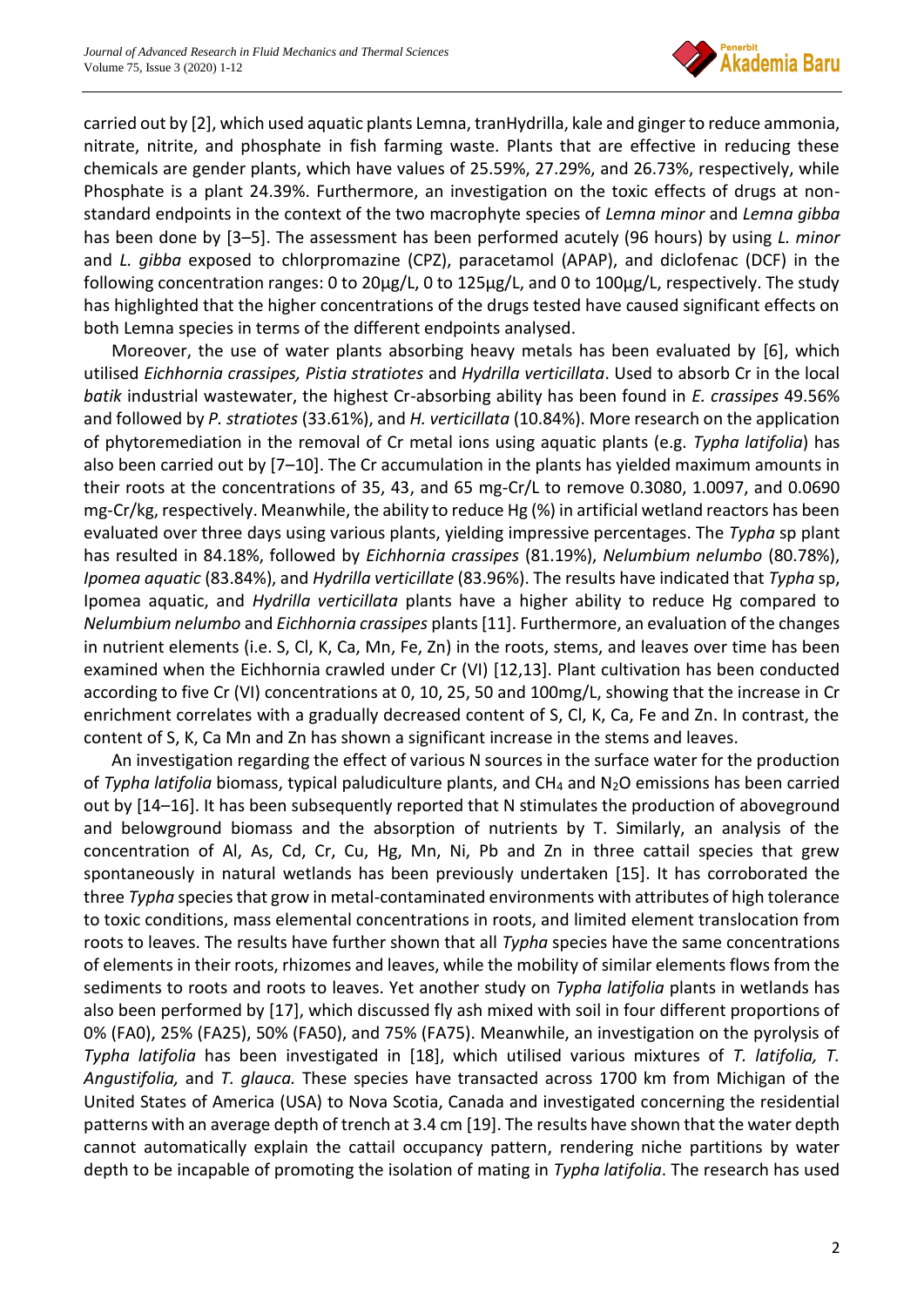

the FWO and CASH methods (134-204 kJ mol<sup>-1</sup>). Additionally, research on tofu industrial wastewater treatment using *Typha latifolia* and water hyacinth plants by using the phytoremediation method has been carried out by [14,20,21]. The processing has been done by combining 1 gr/cm<sup>2</sup> *Typha latifolia* plant with 1.5 kg plant weight of water hyacinth at HLR 500 I/m<sup>2</sup> day. The highly efficient removal of pollutant parameters obtained in the study has proven that the phytoremediation method using *Typha latifolia* and water hyacinth is feasible as an alternative in the tofu industry wastewater treatment.

Furthermore, investigations regarding the effects of the physicochemical properties of ethane and homologous chlorinated ethanol on the competitive adsorption of trichloroethylene (TCE) into the roots of *Typha latifolia* have been performed [16,17]. The results show that chlorinated ethane provides a significantly stronger competition for TCE absorption compared to chlorinated ethane. Liquid products are changed from *Typha latifolia* stems using organic solvents (i.e. methanol, ethanol, acetone and 2-butanol) and catalysts (i.e. 10% NaOH or Na<sub>2</sub>CO<sub>3</sub>), and without catalysts in autoclaves at the temperatures of 518, 538 and 558 K [22]. The conversion results of methanol, ethanol, 2 butanol, and supercritical acetone yield 55.0, 58.5, 62.7 and 70.5, respectively at 538 K. The research had aimed to obtain alternative fuels from chemical or petroleum raw materials. Similarly, investigations regarding the potential of bioturbation as a tool for integrated bioremediation of metal-contaminated deposits in the aquatic ecosystems can be considered in the future [21,23]. This is the result of the aforementioned research that have underlined transport to change the distribution of cadmium across the sediment column and increase metal pumping. Such an increase has been observed from the surface of *Typha latifolia* to the anoxic sediment layer, thereby increasing the bioaccumulation of cadmium in the root system. Different studies have sought to investigate metal absorption and distribution in *Phragmites australis* and *Typha latifolia* plants on the brownfield site [24–26]. The main objective of such research is to understand the concentration of metals (i.e. Fe, Mn, Cu, Pb and Zn) and their spatial distribution in the root system of *P. Australis and T. latifolia*. The results have reported that the expression of transport and accumulation of metals in the root system may be element-specific.

In addition to the above plants, ornamental plants can also be used as phytoremediators. The use of ornamental tongue-in-law (*Sansiviera tripasciata*) and croton leaves (*Codiaeum variegatum*) has been implemented by [27,28]. The results have shown that leaf croton plants are more effective in absorbing Pb in ambient air. The problems that generally occur due to excessive anxiousness regarding the presence of heavy metals in the environment and poisoning are highly observed in all aspects of living things. Even under such conditions, the effects of heavy metal ions can directly impact due to their accumulation in the food chain. Some types of metal that may be involved in the bioaccumulation process include As, Cd, Cr, Cu, Pb, Hg, and Zn [29]. Poor waste management around landfills can result in contaminated air, soil and water (i.e. groundwater and surface water) as a result of the leachate [30]. Pollution of water sources by rubbish generally occurs when the waste is disposed of by open dumping and buried in the landfill decomposes; together with rainwater, they produce gases and leachate [31]. If left untreated, leachate generated from landfill sites will pollute rivers, the sea, and groundwater. The content of leachate produced from landfills includes hazardous materials, such as heavy metals, inorganic components, BTEX components (i.e. benzene, toluene, ethylbenzene, and xylene), and halogenated hydrocarbon components [30].

An alternative to processing water contaminated with heavy metals, especially for reducing heavy metal content in heavy metal-contaminated water is phytoremediation using aquatic plants. Water plants such as torch plants, water hyacinth, and *kiambang* are plants that may potentially become heavy metal phytoremediators in the processing of waste and wastewater, which can be used to absorb heavy metals. The selection of aquatic plants as phytoremediator plants in the current study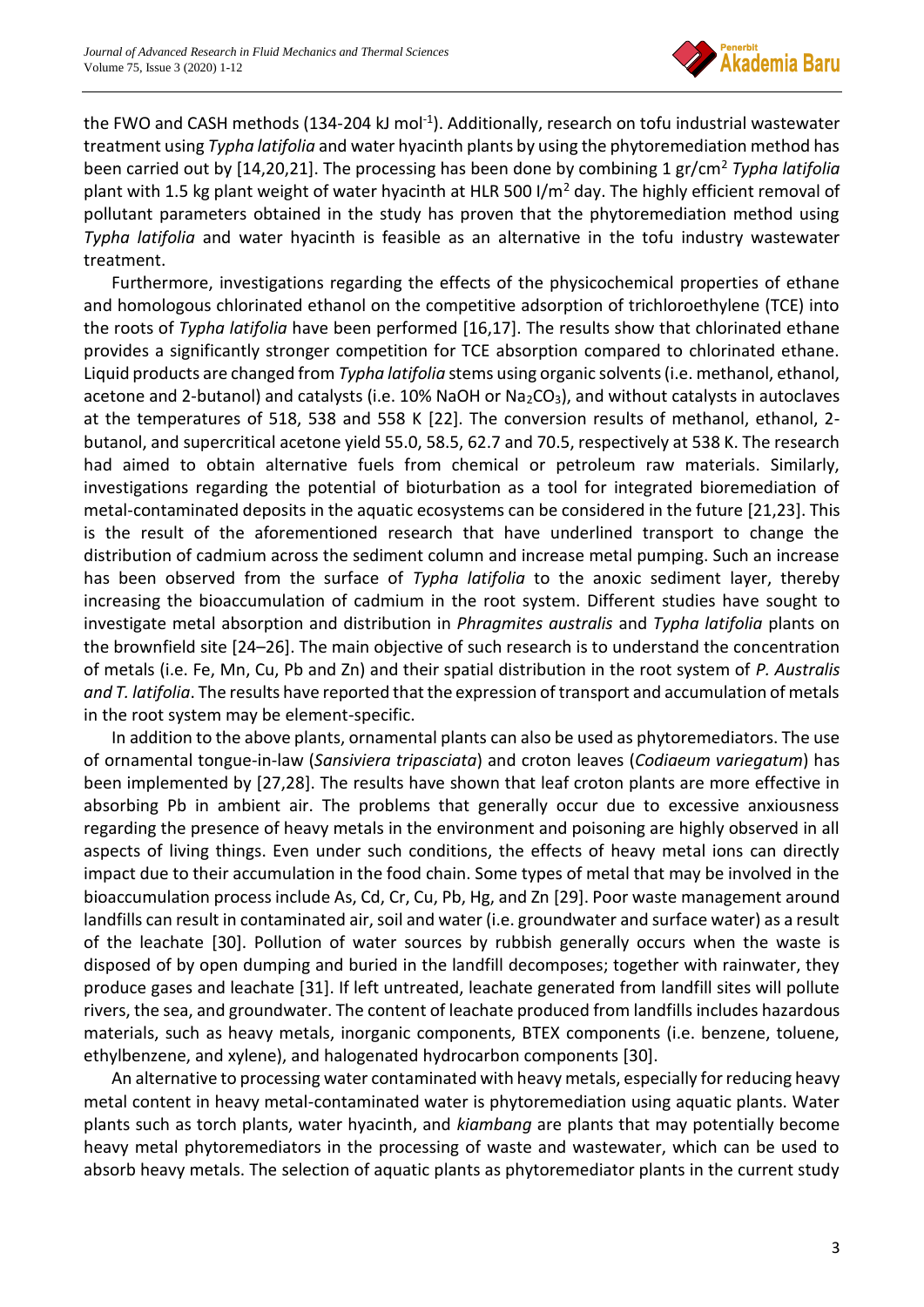

was based on the consideration that such plants can grow in the water having low nutrient levels. Furthermore, this particular type of aquatic plants was selected due to their capacity to live in wetlands and polluted areas (i.e. capable of absorbing heavy metals and nutrients), are readily available, can be easily bred, and is economical. The purpose of this study is to investigate the effect of leachate concentration on the number of tillers of the *Typha latifolia* plants. It will also investigate the leaf length and number of leaf petals of the plants.

# **2. Material and Methodology**

# *2.1 Material*

This research was conducted at the final landfill in Banda Aceh as the study site is shown in Figure 1. The materials used in this study are such as 100 ml bottles and 50 ml plastic samples, 2 L volume measuring cups, plastic tank (barrels) volume of 150 L, buckets and paper labels. Map of sampling locations in this study as shown in Figure 2. Observations made in this study for 4 (four) weeks. Each observation is carried out every week, starting from the first week to the fourth week.



**Fig. 1.** Map of the location of Banda Aceh City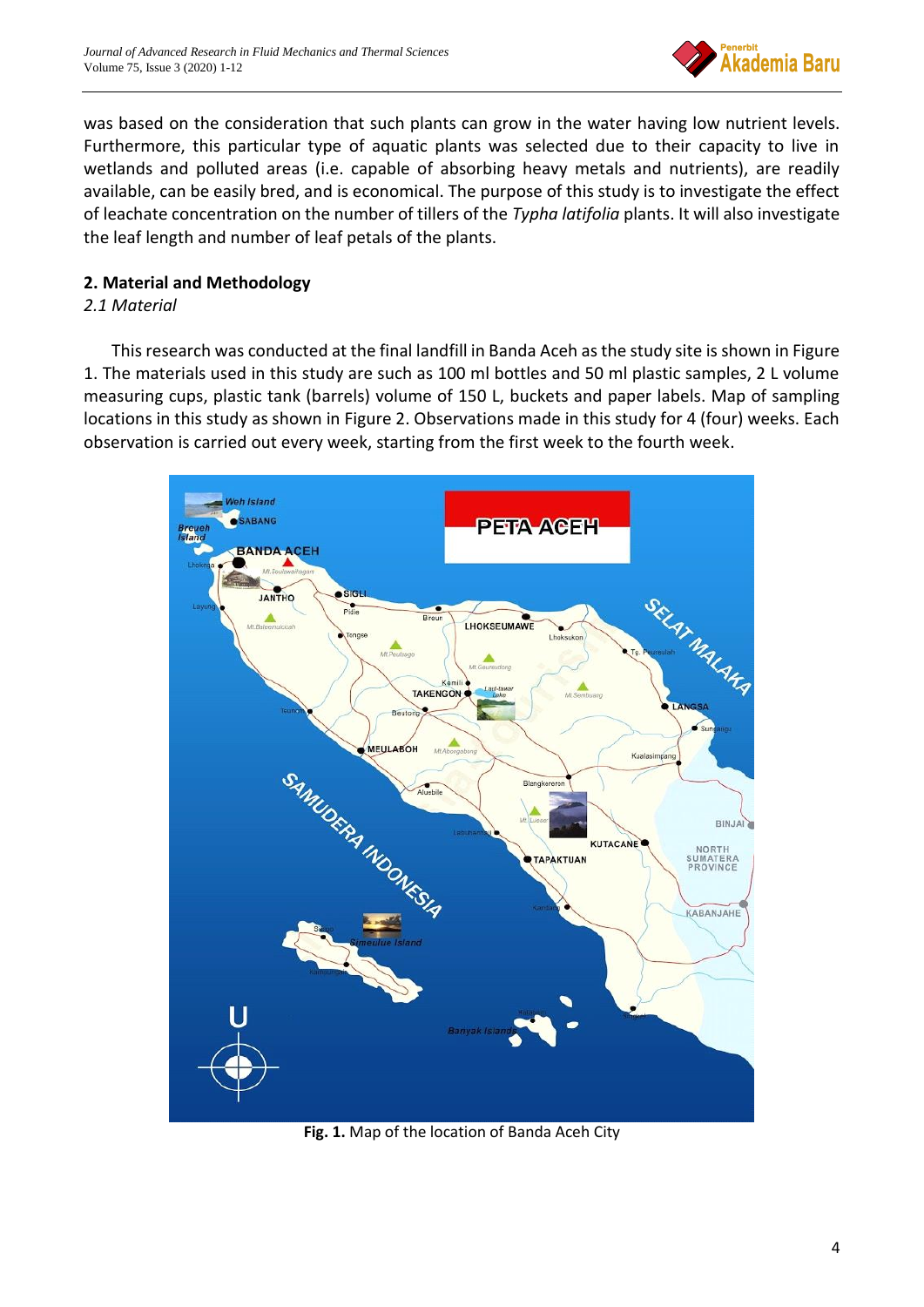



**Fig. 2.** Containers of the Typha latifolia plant during treatment

## *2.2 Methodology*

This study used a Randomised Block Design (RBD) followed by further testing using the Duncan Multiple Range (DMRT) Test. For a confidence level of 95% and three factors examined, the aquatic plants of *Typha latifolia* plants were subjected to three treatment levels. Meanwhile, the heavy metals subjected to three levels, and leachate waste subjected to two levels and three replications. The type of plant used in this study was a torch (*Typha latifolia*), which was inserted into a prepared container (see Figure 2). The second treatment in this study consisted of the levels of heavy metals, which consisted of three treatment levels, namely: Cr (B1), Hg (B2), and Pb (B3). For each repetition, the treatment was assessed thrice, requiring experimental containers as many as 27 containers. They were placed randomly in all observation containers. Meanwhile, the independent variables in the study consisted of plant species and metal concentration (i.e. 20%, 40%, 60%, 80% and 100%).

The testing procedure performed in this study contained 3 (three) repetitions. Typha latifolia plants are the first factor. As for the second factor, heavy metals of the type are represented as Cr (B1), Hg (B2) and Pb (B3), metal concentrations such as 100, 200, 300, 400, and 500 ppm. All treatments were arranged in a factorial randomized block design with three replications.

#### **3. Results and Discussion**

## *3.1 Effect of Leachate on Plant Tests*

The concentration of leachate was very influential towards the growth of the tested plants. The initial stage of this research consisted of growing the test plants as a result of their culture into a reactor containing leachate sourced from the final disposal site in Banda Aceh, without any dilution. The results showed that all of the test plants died in the first week. The death of the test plants was thought to be due to the high levels of Biological Oxygen Demand (BOD), Chemical Oxygen Demand (COD), pH and Total Suspended Solid (TSS) found in leachate. Therefore, in this study, the dilution of leachate was carried out to reduce the levels of BOD, COD, pH, and TSS in leachate and ensure that the test plants could grow. Furthermore, these results were also used to see the optimum leachate concentration for the growth of test plants, whereby the observations were carried out for four weeks. The effect of leachate concentration on the test plants can be seen in Table 1.

The results showed that a reduction in leachate concentration affected the growth of the test plants. The optimum growth occurred at a concentration of 50% leachate; at this particular concentration, the plants were still alive and better compared to those evaluated using other concentrations up to Week 4. This is thought to reduce the value of BOD, COD, pH and TSS in leachate, as shown in Table 1.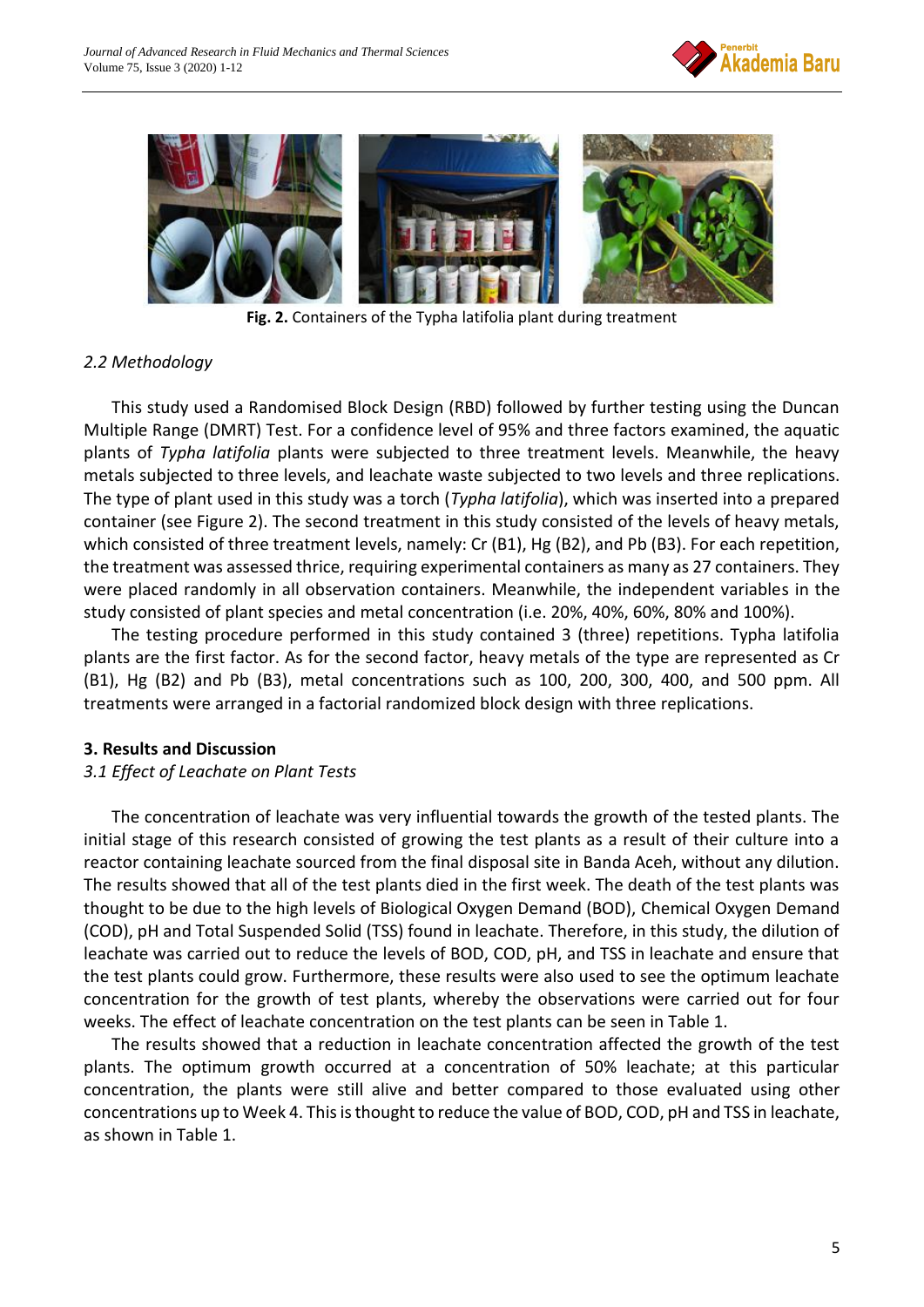

| Effect of BOD, COD, pH and 1SS growth on test plants at maximum leachate concentration |           |             |                          |  |  |
|----------------------------------------------------------------------------------------|-----------|-------------|--------------------------|--|--|
| Test parameters                                                                        | Threshold | Unit        | Test results             |  |  |
| Color                                                                                  |           |             | $\overline{\phantom{a}}$ |  |  |
| Temperature                                                                            | $38*$     | $\rm ^{0}C$ | 27.9                     |  |  |
| рH                                                                                     | $6 - 9*$  |             | 7.92                     |  |  |
| BOD-5                                                                                  | 150*      | mg/L        | 2.683,31                 |  |  |
| <b>COD</b>                                                                             | $300*$    | mg/L        | 5.548,96                 |  |  |
| <b>TSS</b>                                                                             | $200**$   | mg/L        | 108,33                   |  |  |

#### **Table 1**

Effect of BOD, COD, pH and TSS growth on test plants at maximum leachate concentration

Source: Barista and Laboratory Banda Aceh

Not.\*: Threshold LH P.59/2016 leachate water

\*\*: Threshold LH No.5/2015 Unspecified waste quality standards

Therefore, this study incorporated leachate dilution of the leachate was carried out, this was intended to reduce the levels of BOD, COD, pH and TSS in leachate so that the test plants could grow. Furthermore, these results can be used to see the optimum leachate concentration for the growth of test plants; observations carried out for four weeks. Observations were made for tillers, root length, leaf length, and leaf petals of varying values. A representation of the test plants was measured weekly using a cm scale.

## *3.2 Typha Latifolia Plant*

The effect of leachate concentration on *Typha* plants was observed for four weeks at the different leachate concentrations of 20%, 40%, 60%, 80% and 100%. The results were observed for tillers, root length, leaf length, and leaf petals of varying values (all measured in c).

## *3.2.1 Effect of leachate concentration on the root length of Typha latifolia plants*

The impact of leachate concentration on the length of *Typha latifolia* plant roots was observed for four weeks and shown in Figure 3. This observation was undertaken using different concentrations of 20%, 40%, 60%, 80% and 100%, whereby increased growth of leachate concentration occurred at 20%, 40% and 60%. In contrast, the concentrations of 100% and 80% did not increase compared to the concentrations of 60%, 40% and 20%, which indicated the addition of root length in the plants. Root length at a concentration of 20% showed an increase of 4 cm in the fourth week compared to the first week from 30 cm to 34 cm. While at the concentration of 40% the root length increased by 2 cm during the fourth week. However, with increasing concentration given the root length decreases as shown in Figure 3. Where at a concentration of 20% the root length reaches 34 cm, but when the concentration reaches 100% the resulting root length remains 5 cm. So that higher concentrations can significantly reduce plant roots. The observations made during the treatment time (4 weeks) can be seen in Table 2. Similar research has also been conducted by [13,33]. In such studies, the concentrations of As, Cd, Cr, Cu, Fe, Mn, Ni and Zn were estimated differently and the displacement efficiency was assessed. It reached more than 90% for Fe, Mn and Ni in spring and autumn in the water compartment, while cattail biomass above and below ground varied significantly from 0.21 to 0.85 and 0.34 to 1.24 kg dry weight/ $m^2$ , respectively. The highest metal concentration was observed at the root of cattail, which grew on the first flow of the system pool. Meanwhile, the research conducted by [24] assessing the metal concentrations (i.e. Fe, Mn, Cu, Pb and Zn) and spatial distribution in the root system of *P. Australis* and *T. latifolia* showed a specific transport and accumulation of metals in the root system.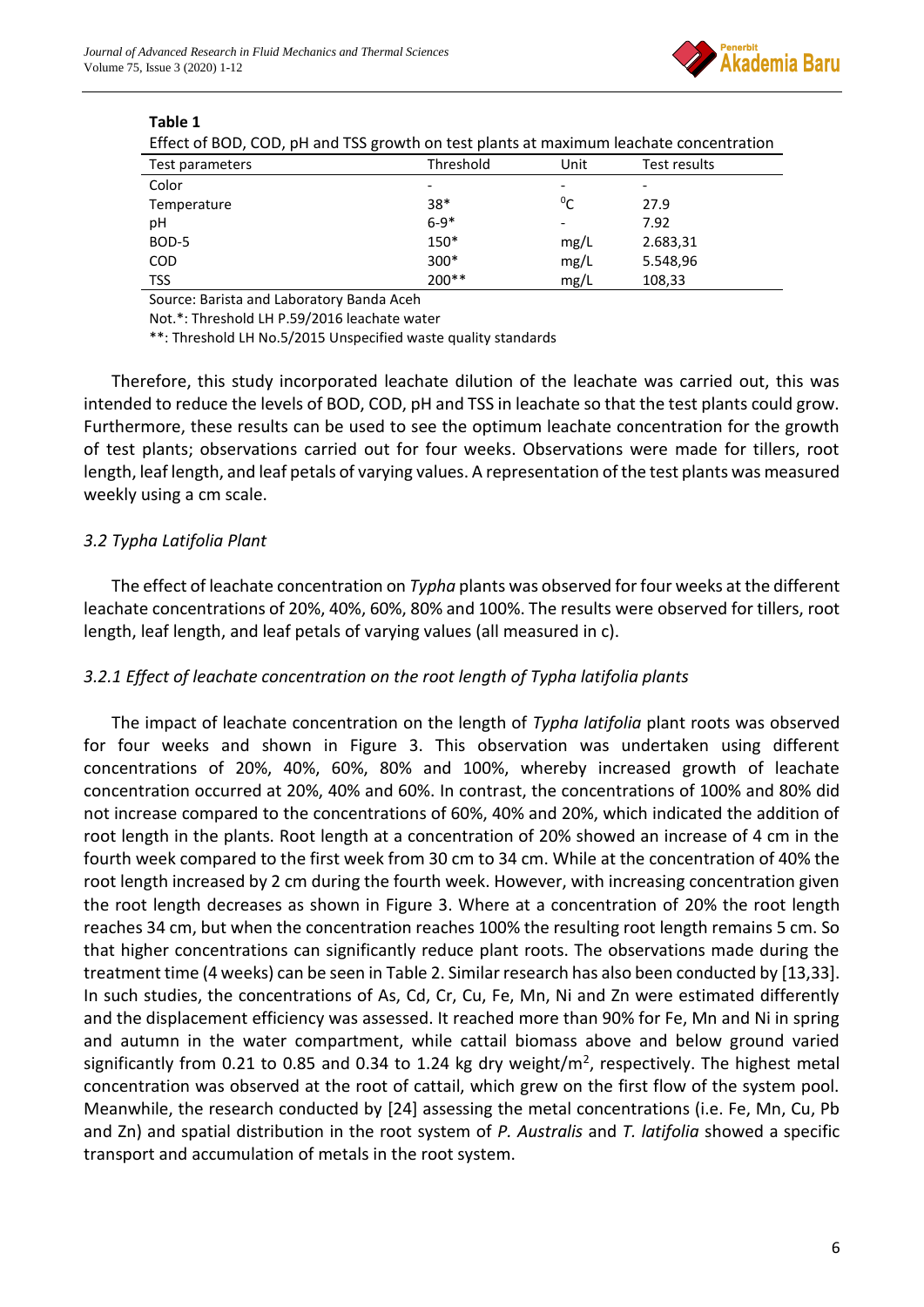



**Fig. 3.** Effect of leachate concentration on the length of Typha latifolia plant roots for four weeks at different concentrations

To prove this relationship, a variance analysis test was conducted on the relationship between leachate concentration and the length of *Typha latifolia* plant roots as shown in Table 3. The results of the analysis of variance shown in Table 3 showed the regression coefficient, R of 0.945 with a negative relationship. This indicated that the higher the concentration of leachate, the lower the growth of root length in *Typha latifolia* plants. Significant test based on t-test obtained a p-value of 0.015; this was less than 0.05 and indicated that it did not produce a relationship that was significant at that level of error. However, the magnitude of the R coefficient obtained has illustrated the important effect of leachate concentration on the length of *Typha latifolia* roots.

## *3.2.2 Effect of leachate concentration on Typha latifolia plant leaves*

The effect of leachate concentration on increasing the leaf length of *Typha latifolia* plants was seen to be constant at the high concentrations of 60% and 80%, suggesting the lack of leaf extension. At a concentration of 20%, the length of Typha latifolia leaves increased by 6 cm from 60 cm in the first week increased to 66 cm in the fourth week. While the 40% concentration only increased by 1 cm from the first week to the fourth week. However, 100% concentration did not show improvement. A detailed effect of leachate concentration on the length of *Typha latifolia* plant leaves is shown in Table 2 and observed across four weeks (see Figure 4). The research obtained almost similar outcomes as those of [12,26]. The detected concentration of Cd was found in plant organs and showed the following distribution pattern: root> rhizome> stem. As *T. latifolia* has the highest proportion of all metals studied, this study proceeded to distinguish the three groups of metals, each with a different accumulation pattern in the plant.

The best increase in leaf length of *Typha latifolia* plants occurred at a concentration of 20%, which was observed during treatment from Week 2 to Week 4. At the concentrations of 40% and 60%, the increase in leaf length only occurred in Week 3, while concentrations of 80% and 100% did not show any increase in leaf length during the entire observation period. For more clarity of the effect of leachate concentration on the length of *Typha latifolia* plant leaves, variance analysis was carried out. The results are shown in Table 3.

The regression results from the analysis of variance obtained by the coefficient R was 0.819 in the direction of the negative relationship. This indicates that the higher the concentration of leachate,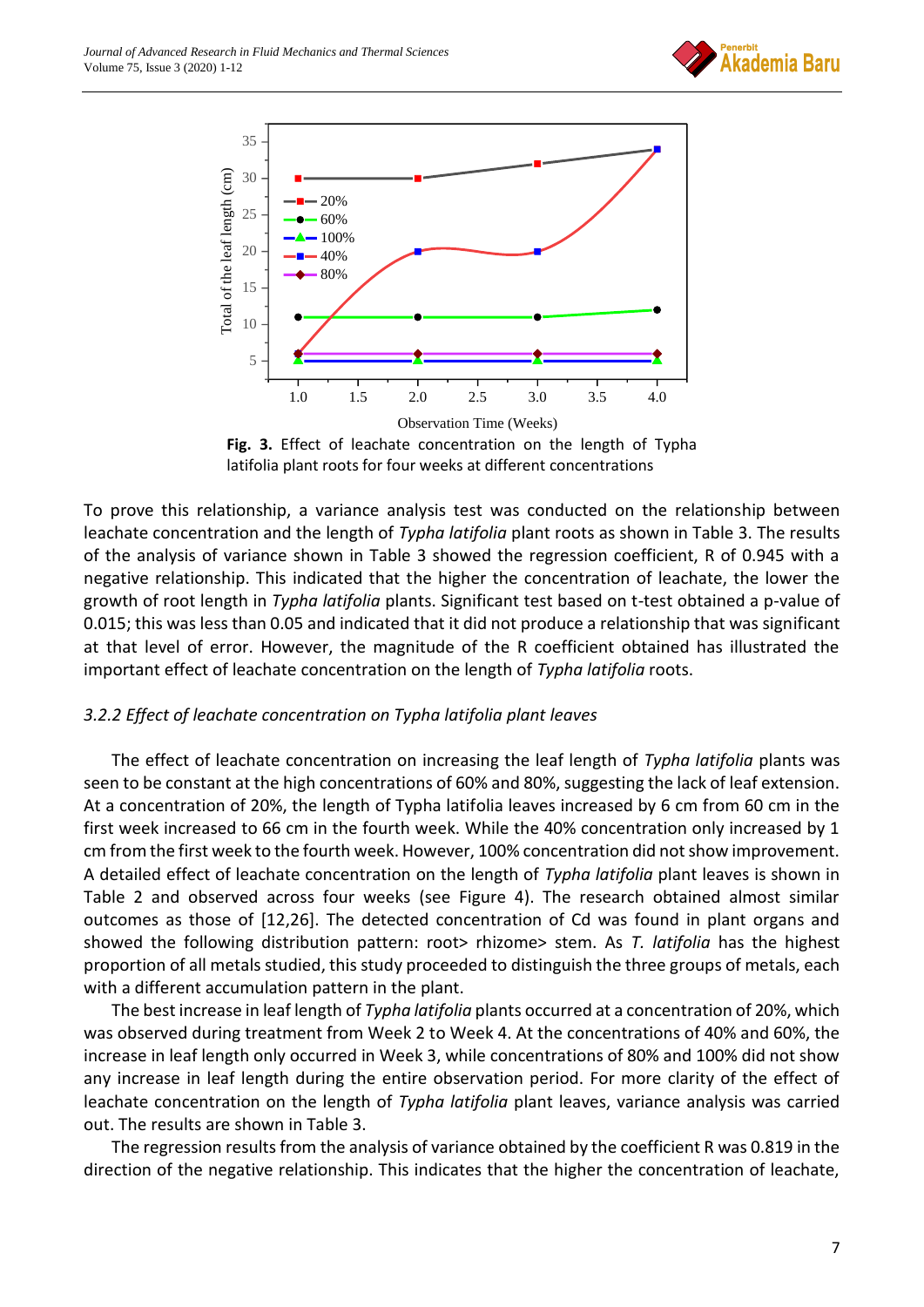

the smaller the plant's ability to increase the length of the leaves. Significant test based on t-test obtained a p-value of 0.090, which was above 0.05 and indicative of the lack of a relationship that was significant at the level of error. However, the magnitude of the R coefficient obtained has illustrated the magnitude of the effect of leachate concentration on the leaf length of *Typha latifolia* plants.



*3.2.3 The Effect of leachate concentration on the number of Typha latifolia petals*

The effect of leachate concentration on the number of *Typha latifolia* leaf petals across four weeks of observation is shown in Figure 5. The results obtained over three weeks showed that the concentration of lace at 20% and 40% revealed an increase in the number of leaves of the *Typha latifolia* plants. In contrast, the leachate concentrations of 60%, 80% and 100% did not yield any changing amount of *Typha latifolia* leaf petals. Table 2 shows the results of the observations made during the treatment. The research conducted by [33] showed the results in case of both parent species being protogynous, whereby *T. Angustifolia* flowered earlier than *Typha latifolia*. However, experimental studies have demonstrated that hybridization involving female *T. Angustifolia* and *T. latifolia* pollen flowers is very asymmetrical, resulting in minimal overlap when they are produced.

The increasing number of *Typha latifolia* leaf petals during the treatment was not significant. However, any increase occurred at the low leachate concentrations of 20% and 40%; each concentration showed an increase of one leaf petal only in Week 4. At high leachate concentration (i.e. 60%, 80% and 100%), there was no increase in leaf petal amount from the beginning until the end of the treatment. To ascertain the relationship between leachate concentration and the number of leaf petals, a statistical analysis of variance was carried out. The results of the statistical tests carried out are shown in Table 3.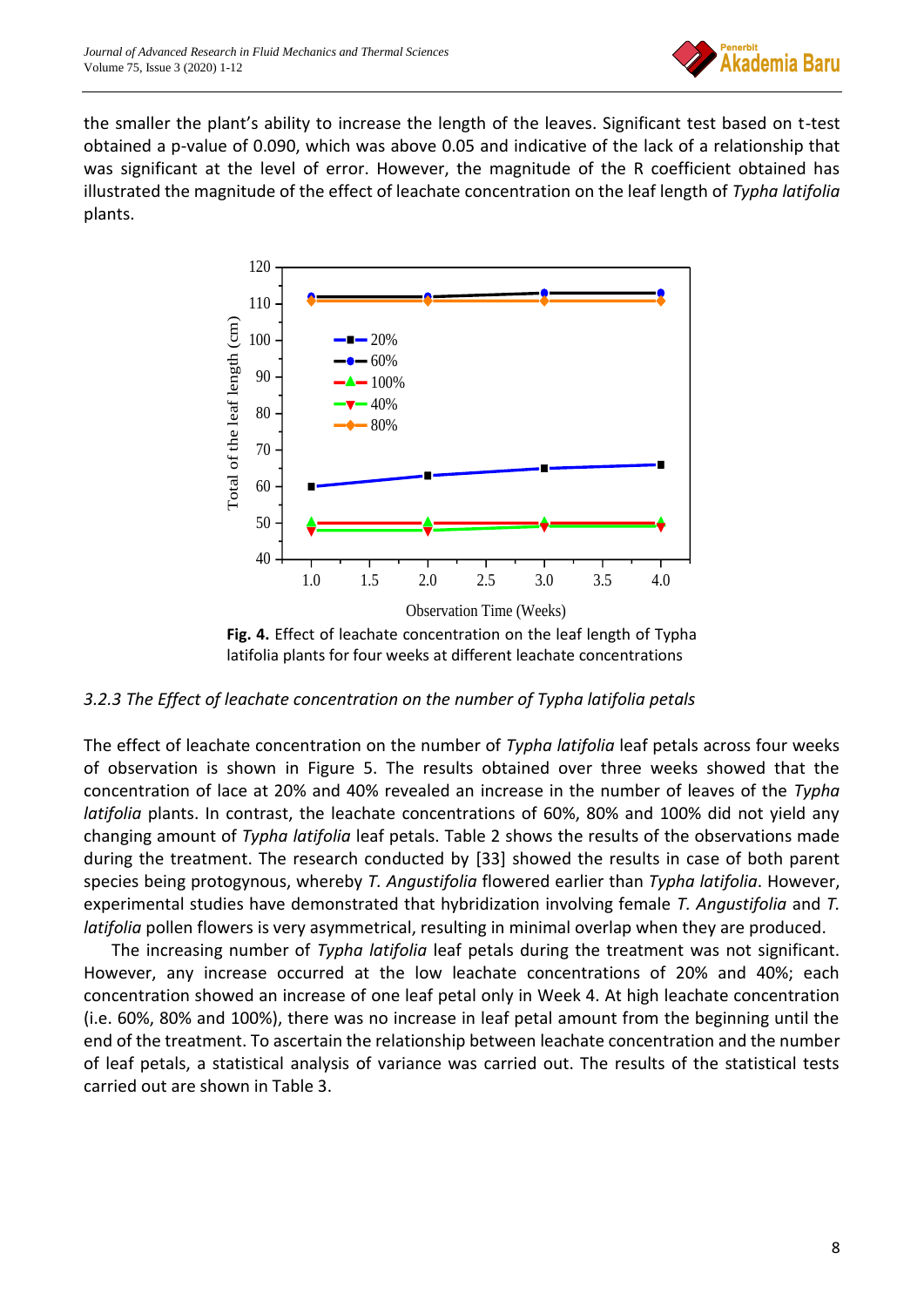



**Fig. 5.** Effect of leachate concentration on the number of leaf petals of *Typha latifolia* plants for four weeks at different concentrations

#### **Table 2**

Effect of leachate concentration on the number of leaf petals, number of tillers and leaves of *Typha latifolia* plants

| Leachate Concentration (%) | Observation Time (Weeks) Number of root length of Typha<br>latifolia plants |                                                          |     |     |  |  |
|----------------------------|-----------------------------------------------------------------------------|----------------------------------------------------------|-----|-----|--|--|
|                            |                                                                             | $\overline{2}$                                           | 3   | 4   |  |  |
| 20                         | 30                                                                          | 30                                                       | 32  | 34  |  |  |
| 40                         | 13                                                                          | 14                                                       | 14  | 15  |  |  |
| 60                         | 11                                                                          | 11                                                       | 11  | 12  |  |  |
| 80                         | 13                                                                          | 13                                                       | 13  | 13  |  |  |
| 100                        | 5                                                                           | 5                                                        | 5   | 5   |  |  |
| Leachate Concentration (%) | Observation Time (week) Number of leaves of Typha latifolia                 |                                                          |     |     |  |  |
|                            | plants                                                                      |                                                          |     |     |  |  |
|                            | 1                                                                           | $\overline{2}$                                           | 3   | 4   |  |  |
| 20                         | 60                                                                          | 63                                                       | 65  | 66  |  |  |
| 40                         | 67                                                                          | 67                                                       | 68  | 68  |  |  |
| 60                         | 112                                                                         | 112                                                      | 113 | 113 |  |  |
| 80                         | 122                                                                         | 122                                                      | 122 | 122 |  |  |
| 100                        | 50                                                                          | 50                                                       | 50  | 50  |  |  |
| Leachate Concentration (%) |                                                                             | Observation Time (week) Number of Typha latifolia Petals |     |     |  |  |
|                            |                                                                             | 2                                                        | 3   | 4   |  |  |
| 20                         | 6                                                                           | 6                                                        | 6   | 7   |  |  |
| 40                         |                                                                             |                                                          |     | 8   |  |  |
| 60                         | 8                                                                           | 8                                                        | 8   | 8   |  |  |
| 80                         | ь                                                                           | 6                                                        | 6   | 6   |  |  |
| 100                        | 5                                                                           | 5                                                        | 5   | 5   |  |  |

Based on the results of the linear regression between the effects of leachate concentration on the number of *Typha Latifolia* leaf petals, the R-value of 0.866 was obtained in the direction of the negative relationship. This indicates that the higher the leachate content, the lower the number of leaf petals of the plant. However, a significant test based on the t-test obtained a p-value of 0.058, which exceeded 0.05 and indicated the lack of a relationship that was significant at that level of error. Nevertheless, the magnitude of the R coefficient obtained has illustrated the magnitude of the effect of leachate levels towards growth in the context of the number of petals.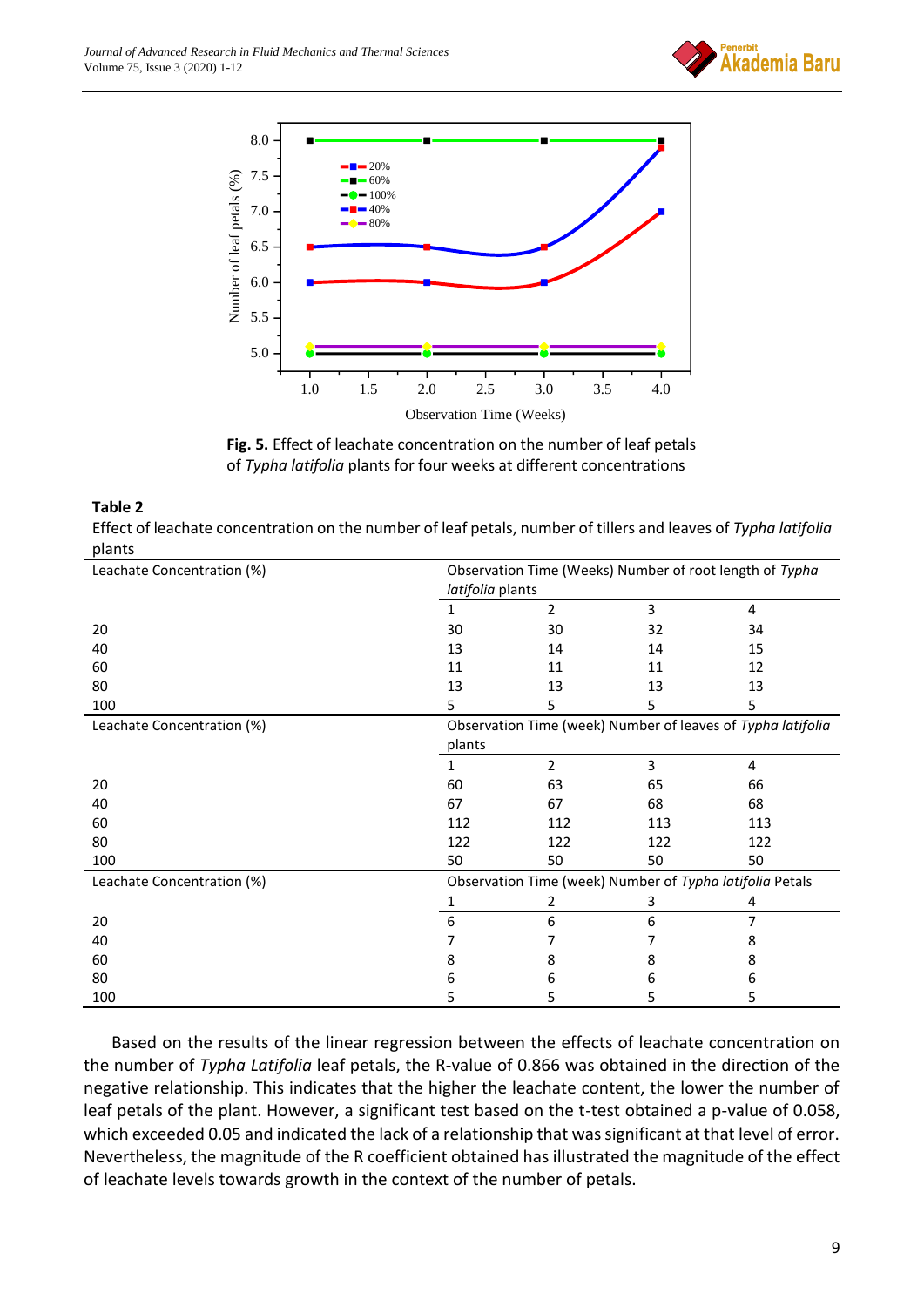

# **Table 3**

Variant analysis results of the effect of leachate concentration on the root length, leaves and number of leaf petals of *Typha latifolia* plants

|                          |                | , ,        |              |          |      |
|--------------------------|----------------|------------|--------------|----------|------|
| Model                    | Unstandardized |            | Standardised | t        | Sig. |
|                          | Coefficients   |            | Coefficients |          |      |
|                          | B              | Std. Error | <b>Beta</b>  |          |      |
| <b>Constant Leachate</b> | 4.400          | 663        | $-945$       | 6.633    | 007  |
| Levels                   | $-.050$        | 010        |              | $-5.000$ | 015  |
| Second test              |                |            |              |          |      |
| Model                    | Unstandardized |            | Standardised | t        | Sig. |
|                          | Coefficients   |            | Coefficients |          |      |
|                          | B              | Std. Error | <b>Beta</b>  |          |      |
| Constant Leachate        | 1.300          | 332        | -866         | 3.920    | 030  |
| Levels                   | $-0.015$       | 005        |              | $-3.000$ | 058  |
| Third test               |                |            |              |          |      |
| Model                    | Unstandardized |            | Standardised | t        | Sig. |
|                          | Coefficients   |            | Coefficients |          |      |
|                          | B              | Std. Error | Beta         |          |      |
| Constant Leachate        | 5.500          | 1.745      | $-819$       | 3.153    | 051  |
| Levels                   | $-0.065$       | 026        |              | $-2.472$ | 090  |

# **4. Conclusions**

The results of the analysis carried out in this study clearly show that the concentration of leachate is very influential for the roots, leaves and petals of *Typha Latifolia* plants. Such findings were observed at leachate concentrations of 20%, 40% and 60%, which yielded an increment of 1.5cm, 1.80cm and 2cm for roots, and 2.5cm, 2.90cm and 3.20cm for leaf lengths, respectively. Furthermore, the leachate concentrations of 20% and 40% was found to increase the number of *Typha Latifolia* petals, whereby each concentration resulted in two and four leaves at the second and fourth week, respectively. Besides, positive and significant correlations were found between 20%, 40% and 60% of total leachate concentrations during the observation period. Therefore, *Typha latifolia* plants can be used as an alternative to phytoremediation of plants.

## **Acknowledgement**

The author thanked the head of the laboratory at the Universitas Syiah Kuala, laboratory Barista Aceh and Universitas Serambi Mekkah Laboratory for permitting to carry out this research work. The author thanks anonymous reviewers for constructive comments and useful suggestions for improving the quality of the text. We also thank Erdiwansyah for helping us in compiling this article.

## **References**

- [1] Buyong, Faeiza, Kasmawati Mohamed, Fairus Muhamad Darus, and Zuraimi Othman. "The used of aquatic wetland plant phylidrum lanuginosum to remove lead from aqueous solution." (2007): 1-9.
- [2] Dwiyanti, D. S., and B. Gunadi. "Efektivitas Biofilter Tanaman Air Terhadap Pengolahan Limbah Budidaya Ikan dengan Sistem Resirkulasi." In *Seminar Nasional Limnologi*, vol. 5. 2006.
- [3] Alkimin, G. D., D. Daniel, S. Frankenbach, J. Serôdio, A. M. V. M. Soares, C. Barata, and B. Nunes. "Evaluation of pharmaceutical toxic effects of non-standard endpoints on the macrophyte species Lemna minor and Lemna gibba." *Science of The Total Environment* 657 (2019): 926-937. <https://doi.org/10.1016/j.scitotenv.2018.12.002>
- [4] Srivastava, Sudhakar, Suvarna Sounderajan, Ambuja Udas, and Penna Suprasanna. "Effect of combinations of aquatic plants (Hydrilla, Ceratophyllum, Eichhornia, Lemna and Wolffia) on arsenic removal in field conditions." *Ecological engineering* 73 (2014): 297-301. <https://doi.org/10.1016/j.ecoleng.2014.09.029>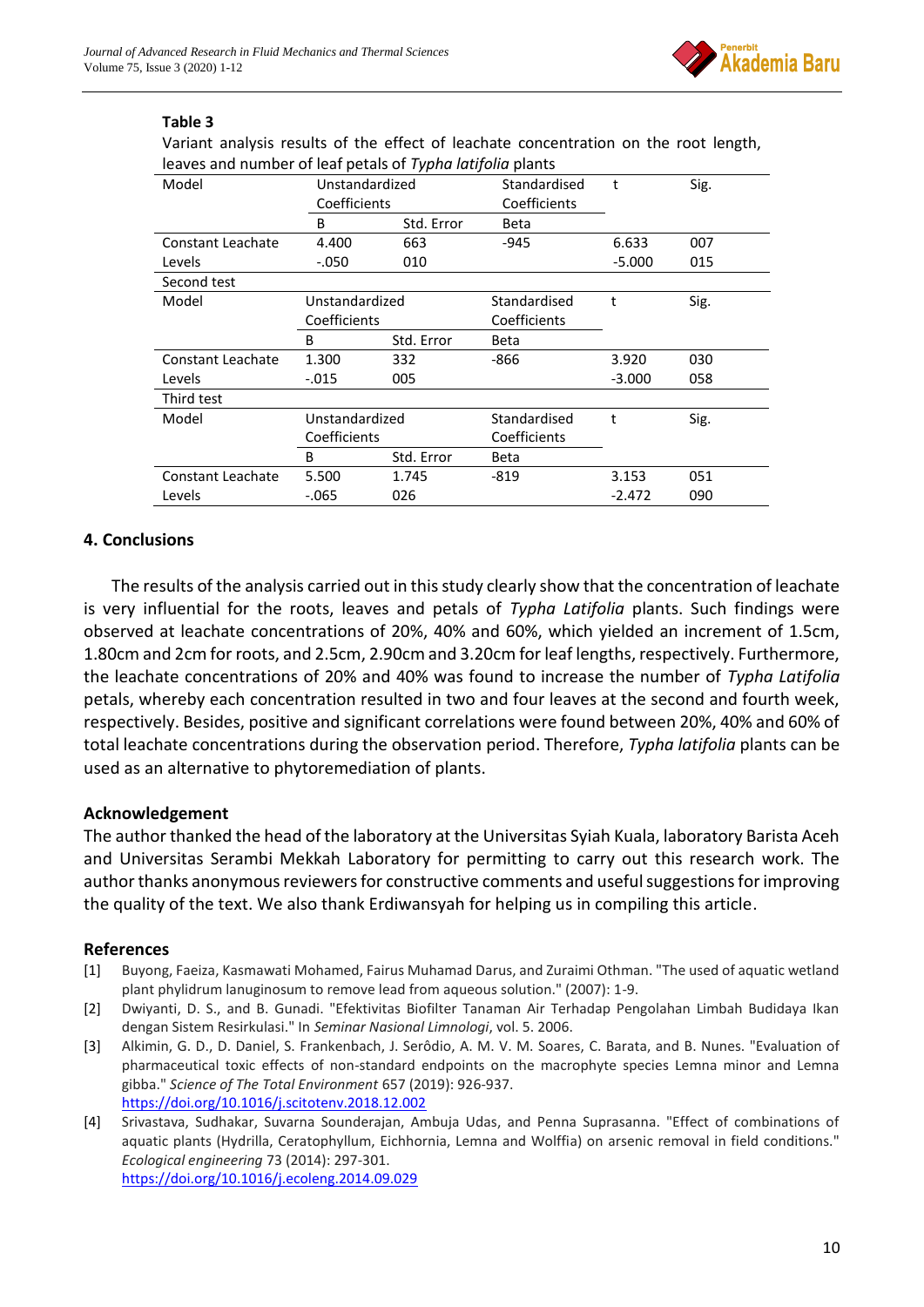

[5] Ohlbaum, Macarena, Shrutika L. Wadgaonkar, Johan JA van Bruggen, Yarlagadda V. Nancharaiah, and Piet NL Lens. "Phytoremediation of seleniferous soil leachate using the aquatic plants Lemna minor and Egeria densa." *Ecological engineering* 120 (2018): 321-328.

<https://doi.org/10.1016/j.ecoleng.2018.06.013>

- [6] Puspita, Upit Ratna, Asrul Sahri Siregar, and Nuning Vita Hidayati. "Kemampuan tumbuhan air sebagai agen fitoremediator logam berat kromium (Cr) yang terdapat pada limbah cair industri batik." *Berkala Perikanan Terubuk* 39, no. 1 (2011).
- [7] Irhamni, Irhamni, Setiaty Pandia, Edison Purba, and Wirsal Hasan. "Analisis Limbah Tumbuhan Fitoremediasi (Typha Latifolia, Enceng Gondok, Kiambang) Dalam Menyerap Logam Berat." *Jurnal Serambi Engineering* 3, no. 2 (2018).
- [8] Irhamni. "Aplikasi Phytoremediasi dalam Penyisihan Ion Logam Kromium (Cr) Dengan Menggunakan Tumbuhan Air (Typha Latifolia)". Universitas Syiah Kuala, 2009.
- [9] Ahmed, Ibrahim Galadima, M. Sulaiman, A. Abdurrahman, and A. D. Abdulkarim. "Phytoremediation: a preeminent alternative method for bioremoval of heavy metals from environment." *J Adv Res Appl Sci Eng Technol* 10 (2018): 59-71.
- [10] Vickers, Neil J. "Animal communication: when i'm calling you, will you answer too?." *Current biology* 27, no. 14 (2017): R713-R715.

<https://doi.org/10.1016/j.cub.2017.05.064>

- [11] Sendi, B. "Phytoremediation Waste Mercury Using Plant And System Reactor." *Jurnal Ilmiah Sain* 14, no. 1 (2014).
- [12] Shao, Jinfa, Wenbao Jia, Xinlei Zhang, Sheng Rao, Yong Liu, Xinru Tang, Genchao Xiong, Yan Zhang, and Qing Shan. "Study of hexavalent chromium induced physiological alterations in Eichhornia crassipes by LP-TXRF." *Microchemical Journal* 147 (2019): 564-570. <https://doi.org/10.1016/j.microc.2019.03.066>
- [13] Gunathilakae, Nimasha, Neelamanie Yapa, and Rasika Hettiarachchi. "Effect of arbuscular mycorrhizal fungi on the cadmium phytoremediation potential of Eichhornia crassipes (Mart.) Solms." *Groundwater for Sustainable Development* 7 (2018): 477-482. <https://doi.org/10.1016/j.gsd.2018.03.008>
- [14] Vroom, Renske JE, Fuju Xie, Jeroen JM Geurts, Aleksandra Chojnowska, Alfons JP Smolders, Leon PM Lamers, and Christian Fritz. "Typha latifolia paludiculture effectively improves water quality and reduces greenhouse gas emissions in rewetted peatlands." *Ecological Engineering* 124 (2018): 88-98. <https://doi.org/10.1016/j.ecoleng.2018.09.008>
- [15] Liu, Qiang, and Baoshan Cui. "Impacts of climate change/variability on the streamflow in the Yellow River Basin, China." *Ecological Modelling* 222, no. 2 (2011): 268-274. <https://doi.org/10.1016/j.ecolmodel.2009.11.022>
- [16] Ma, Xingmao, and Chen Wang. "Impacts of the physiochemical properties of chlorinated solvents on the sorption of trichloroethylene to the roots of Typha latifolia." *Environmental pollution* 157, no. 3 (2009): 1019-1023. <https://doi.org/10.1016/j.envpol.2008.10.005>
- [17] Sarkar, Sneha Ray, Arnab Majumdar, Anil Barla, Neha Pradhan, Surjit Singh, Nupur Ojha, and Sutapa Bose. "A conjugative study of Typha latifolia for expunge of phyto-available heavy metals in fly ash ameliorated soil." *Geoderma* 305 (2017): 354-362.

<https://doi.org/10.1016/j.geoderma.2017.06.022>

[18] Ahmad, Muhammad Sajjad, Muhammad Aamer Mehmood, Syed Taha Haider Taqvi, Ali Elkamel, Chen-Guang Liu, Jianren Xu, Sawsan Abdulaziz Rahimuddin, and Munazza Gull. "Pyrolysis, kinetics analysis, thermodynamics parameters and reaction mechanism of Typha latifolia to evaluate its bioenergy potential." *Bioresource technology* 245 (2017): 491-501.

<https://doi.org/10.1016/j.biortech.2017.08.162>

[19] Pieper, Sara J., Joanna R. Freeland, and Marcel E. Dorken. "Coexistence of Typha latifolia, T. angustifolia (Typhaceae) and their invasive hybrid is not explained by niche partitioning across water depths." *Aquatic Botany* 144 (2018): 46-53.

<https://doi.org/10.1016/j.aquabot.2017.11.001>

- [20] Sungkowo, Toto Heri. "Pegolahan Limbah Cair Industri Tahu Menggunakan Tanaman Typha Latifolia dan Eceng Gondok dengan Metode Fitoremediasi." PhD diss., Riau University, 2015.
- [21] Zimmerman, Frederick J. "Habit, custom, and power: a multi-level theory of population health." *Social Science & Medicine* 80 (2013): 47-56.

<https://doi.org/10.1016/j.socscimed.2012.12.029>

[22] Aysu, Tevfik, Mehmet Turhan, and Mehmet Maşuk Küçük. "Liquefaction of Typha latifolia by supercritical fluid extraction." *Bioresource Technology* 107 (2012): 464-470. <https://doi.org/10.1016/j.biortech.2011.12.069>